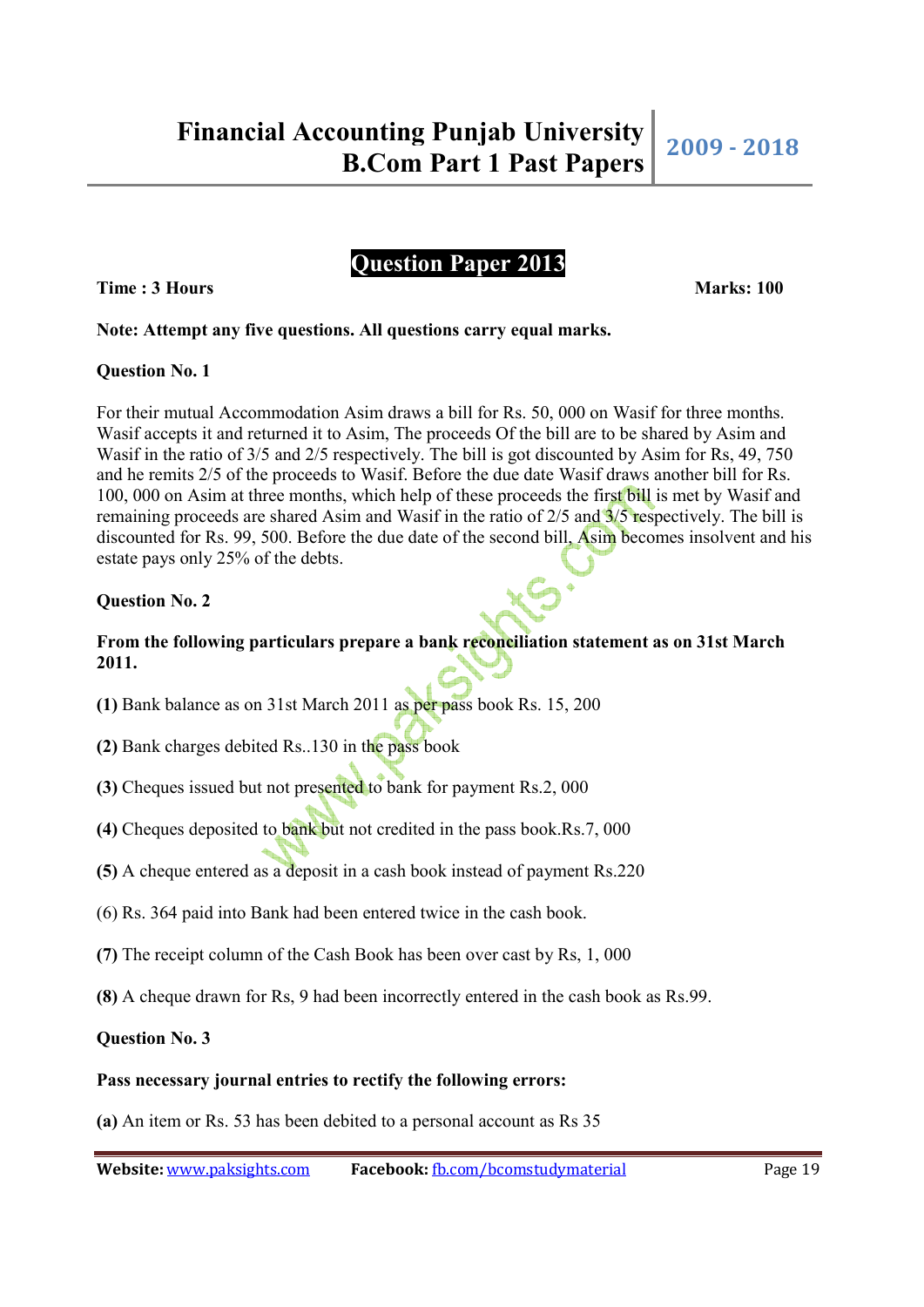**(b)** A sum of Rs 100 written off as depreciation on furniture was not debited to depreciation account.

**(c)** The total of purchase book was added Rs. 60 short.

**(d)** A machine bought for Rs. 5,000 has been debited to purchase account.

**(e)** Sale of old machine for Rs. 500 to Mehwish has been entered in the Sales Book.

**(f)** Total of Return Outward book was Rs. 100 short.

**(g)** A sale of Rs.359 to R has been entered correctly in the Sales Book but credited to S account as Rs. 395

**(h)** Repairs Rs. 680 to Motor Truck has been debited to Motor Vehicle account as Rs 860

**(i)** Cash received from John Rs. 300 has been debited to John's a/c.

**(j)** Furniture purchased for Rs 3, 000 was not entered in the books.

**Question No. 4** 

**The following are the balances extracted from the books of A. Rashid as at 31st December 2008.**

| <b>Accounts Title</b>      | $\mathbf{Rs}$ | <b>Accounts Title</b>            | $\mathbf{Rs}$ |  |  |  |
|----------------------------|---------------|----------------------------------|---------------|--|--|--|
| Capital account            | 90,000        | Bad debts reserve                | 3,240         |  |  |  |
| Drawings                   | 7,600         | Taxes &insurance                 | 1,300         |  |  |  |
| Purchases                  | 89,470        | Discount account credit          | 190           |  |  |  |
| Purchases return           | 4,240         | Bills receivable                 | 1,240         |  |  |  |
| Sales                      | 1,49,840      | Sundry debtors                   | 62,970        |  |  |  |
| Sales return               | 2,820         | Sundry creditors                 | 16,980        |  |  |  |
| Stock(1-1-2008)            | 11,460        | Cash &bank                       | 12400         |  |  |  |
| Salaries &wages            | 6,280         | Cash in hand                     | 2,210         |  |  |  |
| <b>Buildings</b>           | 25,000        | Office furniture                 | 3,500         |  |  |  |
| Freight & cleaning Charges | 16,940        | Travelers' salaries & Commission | 9,870         |  |  |  |
| Carriage inwards           | 2,310         | Addition to building             | 7,000         |  |  |  |
| Office expense             | 1,340         | Rent received                    | 2,100         |  |  |  |
| Printing & stationary      | 660           |                                  |               |  |  |  |
| Postage & telegram         | 820           |                                  |               |  |  |  |
| <b>Bad</b> debts           | 1,400         |                                  |               |  |  |  |

You are required to prepare trading and profit and loss account for the year ended 31st December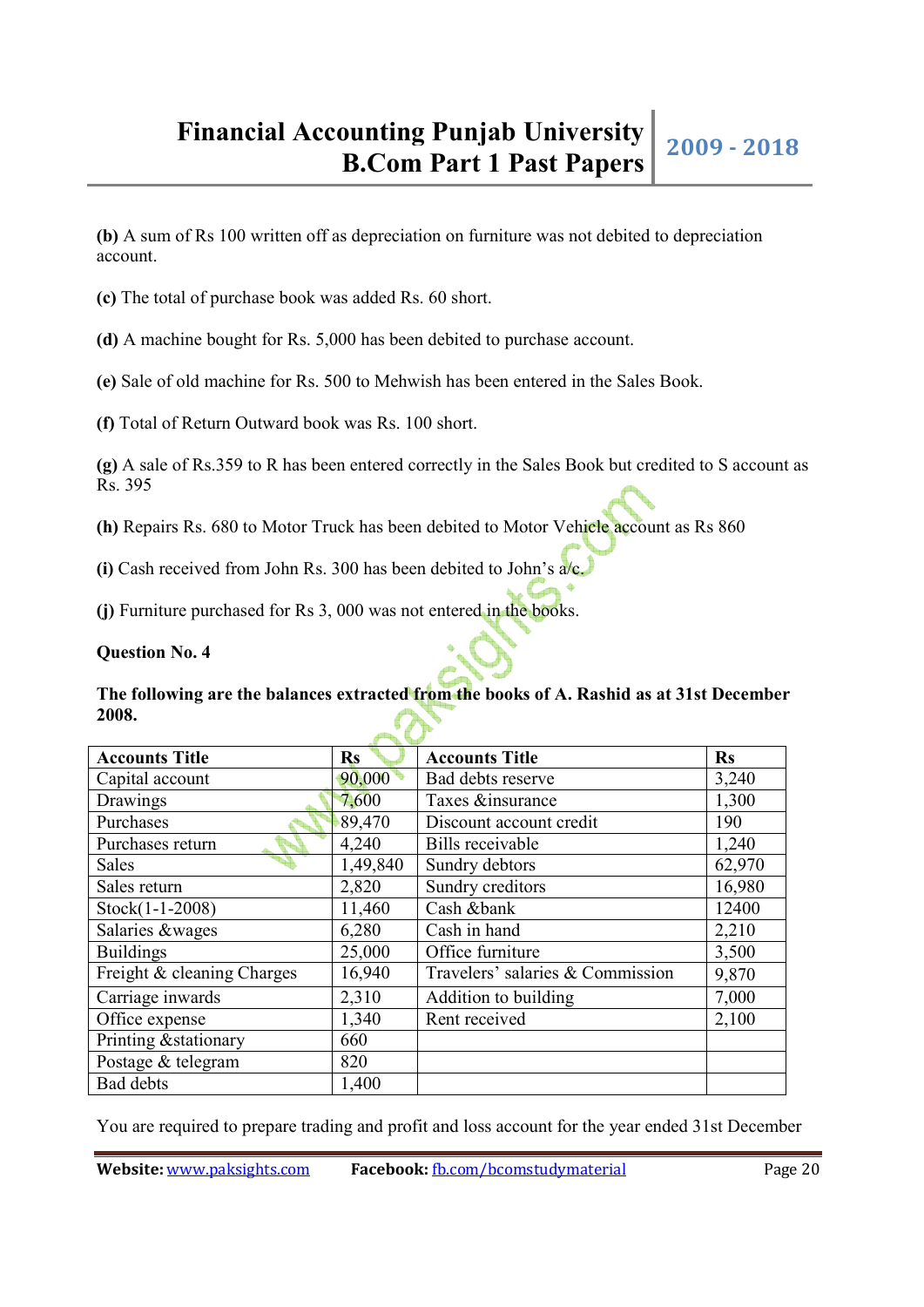# **Financial Accounting Punjab University bunting Punjab University** 2009 - 2018<br>**B.Com Part 1 Past Papers**

2008 and a balance sheet as on that date after making the following adjustments.

- **(1)** Depreciate building by 2-1/2% and office furniture by 5%
- **(2)** Reserve for bad debts to be made up to Rs. 4,000
- **(3)** Salaries outstanding for December Rs. 570
- **(4)** Rend Receivable Rs. 200
- **(5)** 5% interest to be charged on capital.
- **(6)** The value of Stock on 31st December 2008 was Rs. 14, 290
- **(7)** Unexpired insurance amounted Rs. 240

**Question No. 5**

**Jamil does not maintain proper books of accounts. From the following particulars prepare trading and profit and loss accounts for the year ended 31st December, 2010 and the balance sheet on that date.**

| Analysis of the other transactions is as follows: |  |
|---------------------------------------------------|--|
|---------------------------------------------------|--|

|           | 31.12.2011 | 31.12.2012 |
|-----------|------------|------------|
| Debtors   | 90,000     | 2,500      |
| Stock     | 4,900      | 6,600      |
| Furniture | 500        | 750        |
| Creditors | 3,000      | 2,250      |
|           |            |            |

Analysis of the other transactions is as follows:

|                               | <b>Rs</b> |
|-------------------------------|-----------|
| Cash collected from debtors   | 304,000   |
| Cash paid to creditors        | 22,000    |
| Salaries                      | 6,000     |
| Rent                          | 750       |
| Office expense                | 900       |
| Drawings                      | 1,500     |
| Additional capital introduced | 1,000     |
| Cash sales                    | 750       |
| Cash purchases                | 2,500     |
| Discount allowed              | 150       |
| Discount inwards              | 350       |
| Returns inwards               | 500       |
| Returns outwards              | 400       |
| <b>Bad debts</b>              | 100       |

**Website:** www.paksights.com **Facebook:** fb.com/bcomstudymaterial Page 21